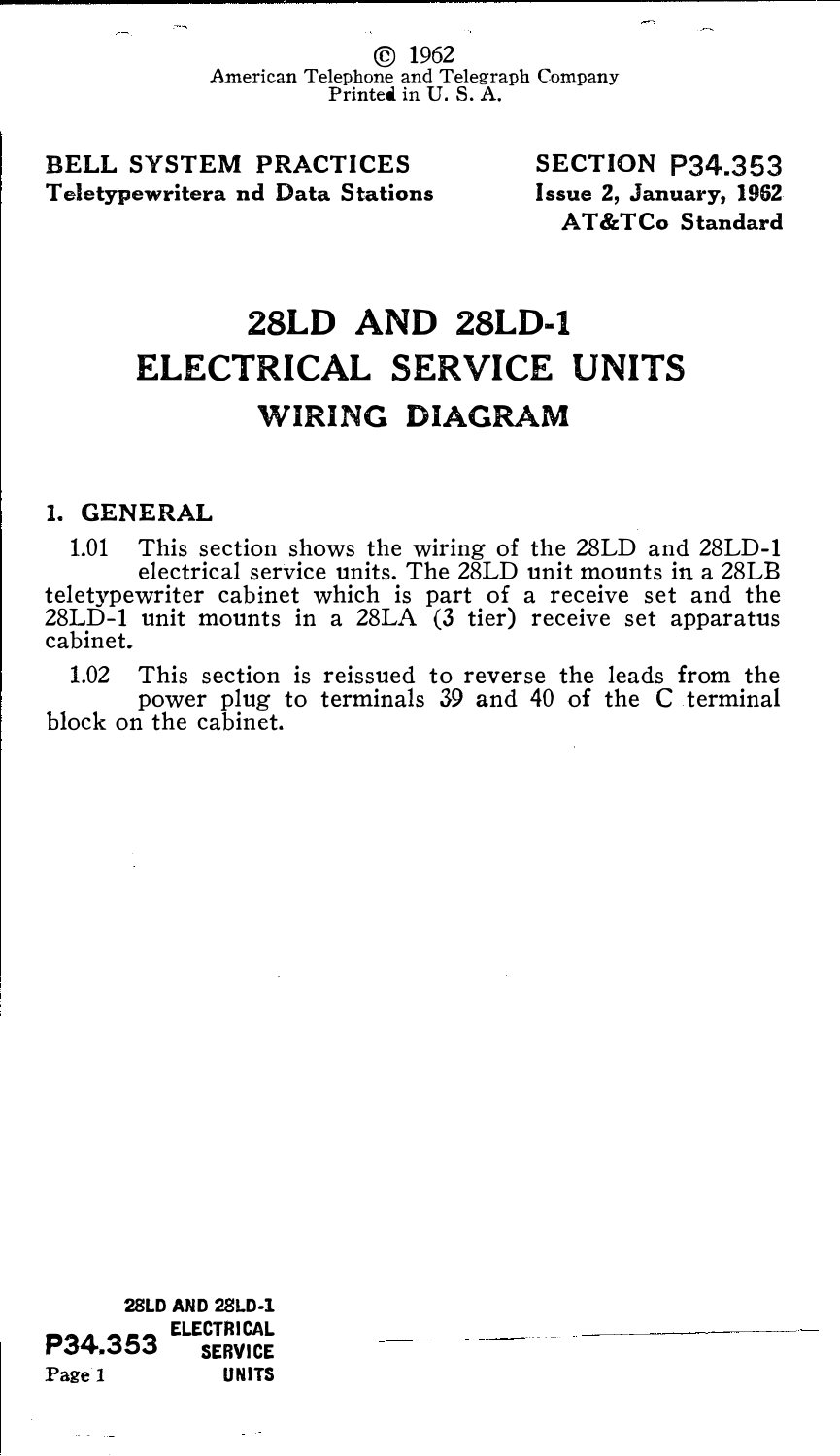

28LD and 28LD-1 Electrical Service Units

Page 2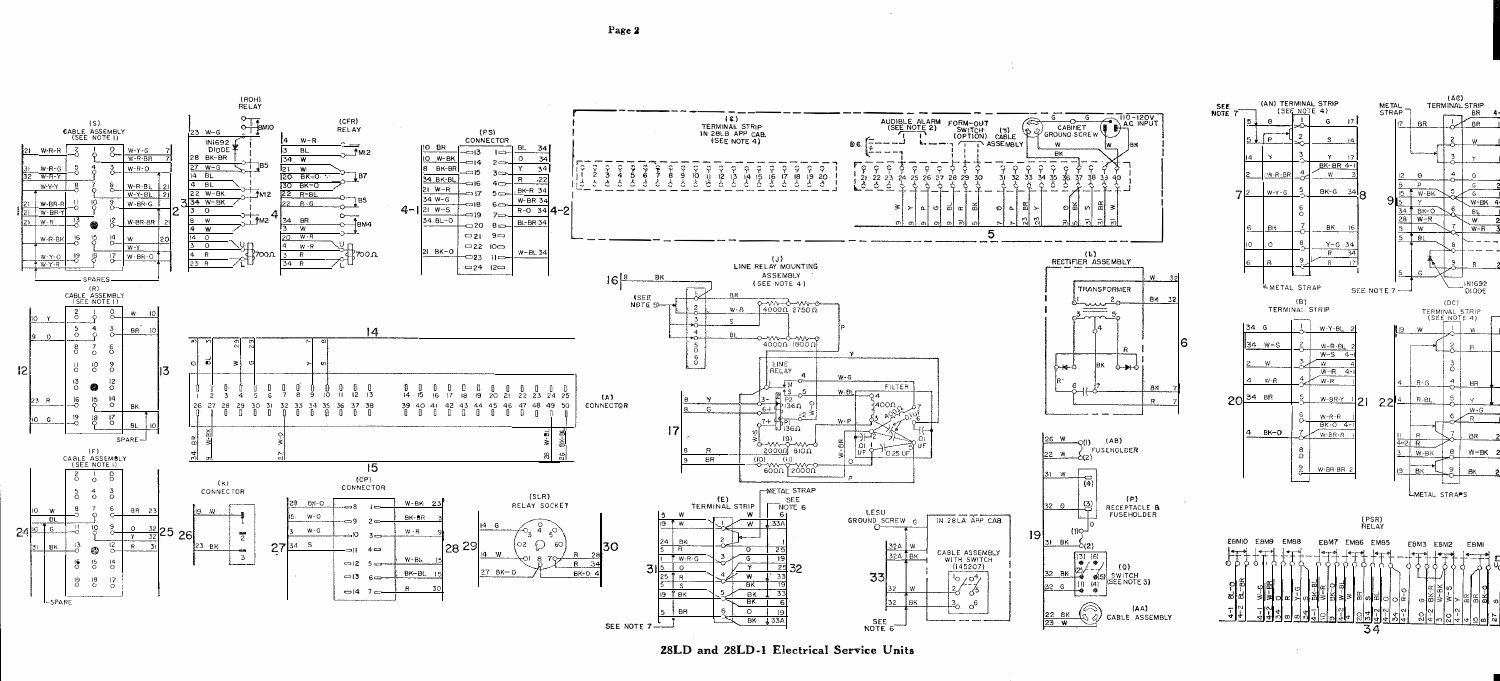